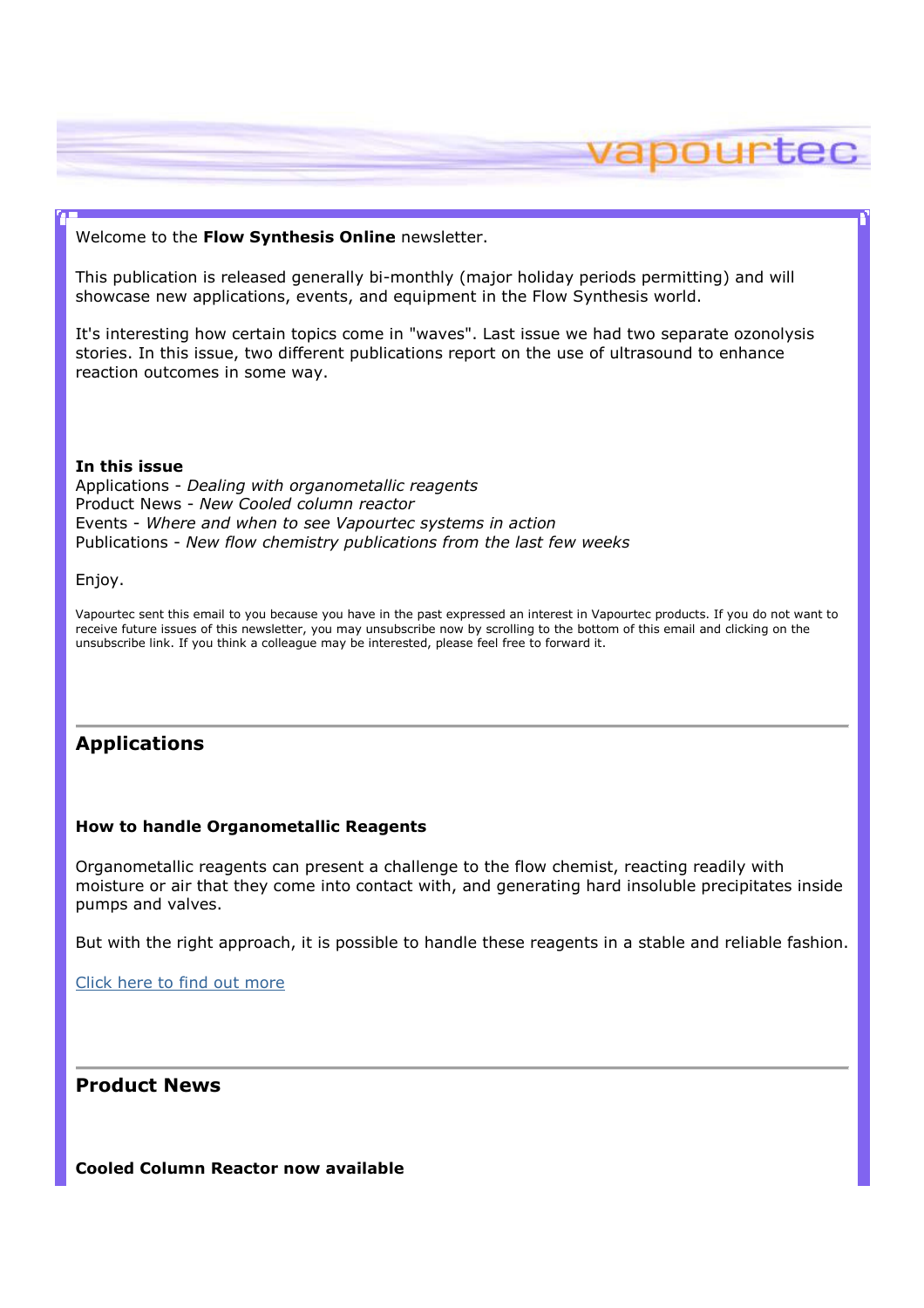Earlier in the year Vapourtec launched a cooled tube reactor for homogeneous reactions down to -  $70^{\circ}$ C.

Now the cooled column reactor is here !

?

Heterogeneous reactions can now be cooled to -40 $^{\circ}$ C, with no need for a recirculating chiller.

Click here for more details



# Still reading someone else's copy of the newsletter

If you like reading the newsletter but tend to get it forwarded by a colleague, why not signup for your own copy ?

It will only take a minute, and your email address won't be used for anything else, ever. Each newsletter contains an "unsubscribe" link in case you should change your mind.

Click here to signup for your own copy

# Is it your first time ?

If this is the first issue of the newsletter that you've received, you might like to take a look at what you've missed in some previous issues.

click here to see newsletter archive

## Events

Attendees of the following events will be able to see the latest Vapourtec Flow Chemistry equipment in action, and no doubt talk to other users.

### 1st RSC/SCI Symposium on Continuous Processing and Flow Chemistry

3-4 November, GlaxoSmithKline Stevenage, Herts, UK

Herts, UK Click here for full details of this event.

UK Automated Synthesis Forum (UKASF)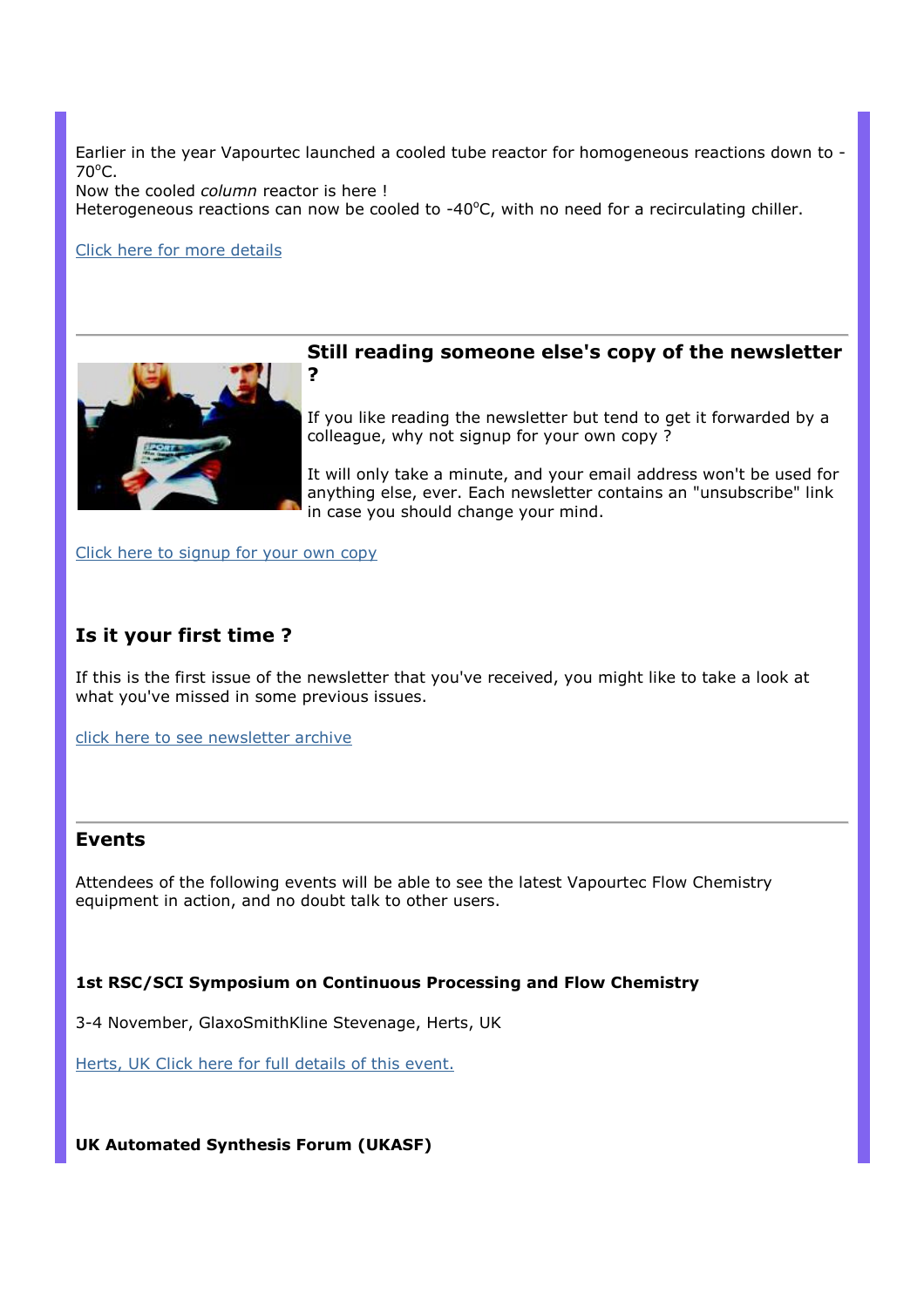17-18 November, Novartis, Horsham, UK

# Publications

## A Palladium Wall Coated Microcapillary Reactor for Use in Continuous Flow Transfer Hydrogenation



C.H. Hornung<sup>1</sup>, B. Hallmark<sup>1</sup>, M.R. Mackley<sup>1</sup> I.R. Baxendale<sup>2</sup> and S.V. Ley<sup>2</sup>

 $<sup>1</sup>$  Dept of Chem Eng, Univ of Cambridge</sup> <sup>2</sup> Ioovative Technology Centre, Dept of Chemistry, Univ. of Cambridge

A novel continuous flow multi-channel microreactor in which the internal surface has been functionalised with a palladium coating, enabling its use in catalytic heterogeneous liquid-phase reactions. The functional activity of the catalytic Pd layer was tested in a series of transfer hydrogenation reactions using triethylsilane as the hydrogen source.

#### Click here to go straight to the publication

#### A Gram-Scale Batch and Flow Total Synthesis of Perhydrohistrionicotoxin

Dr. Malte Brasholz<sup>1</sup>, Dr. James M. Macdonald<sup>1</sup>, Dr. Simon Saubern<sup>1</sup>, Dr. John H. Ryan<sup>1</sup>, Prof. Dr. Andrew B. Holmes $^{1,2}$ 

<sup>1</sup>CSIRO, Melbourne, Australia <sup>2</sup>Bio21 Institute, Univesity of Melbourne, Australia

Biologically valuable histrionicotoxin spiropiperidine alkaloids are found in the Colombian poison arrow frogDendrobates histrionicus shown in the illustration.

The total synthesis of the spiropiperidine alkaloid (−) perhydrohistrionicotoxin (perhydro-HTX) has been accomplished on a gram scale by employing both conventional batch chemistry as well as microreactor techniques.

Click here to go directly to the publication



KMnO4-Mediated Oxidation as a Continuous Flow Process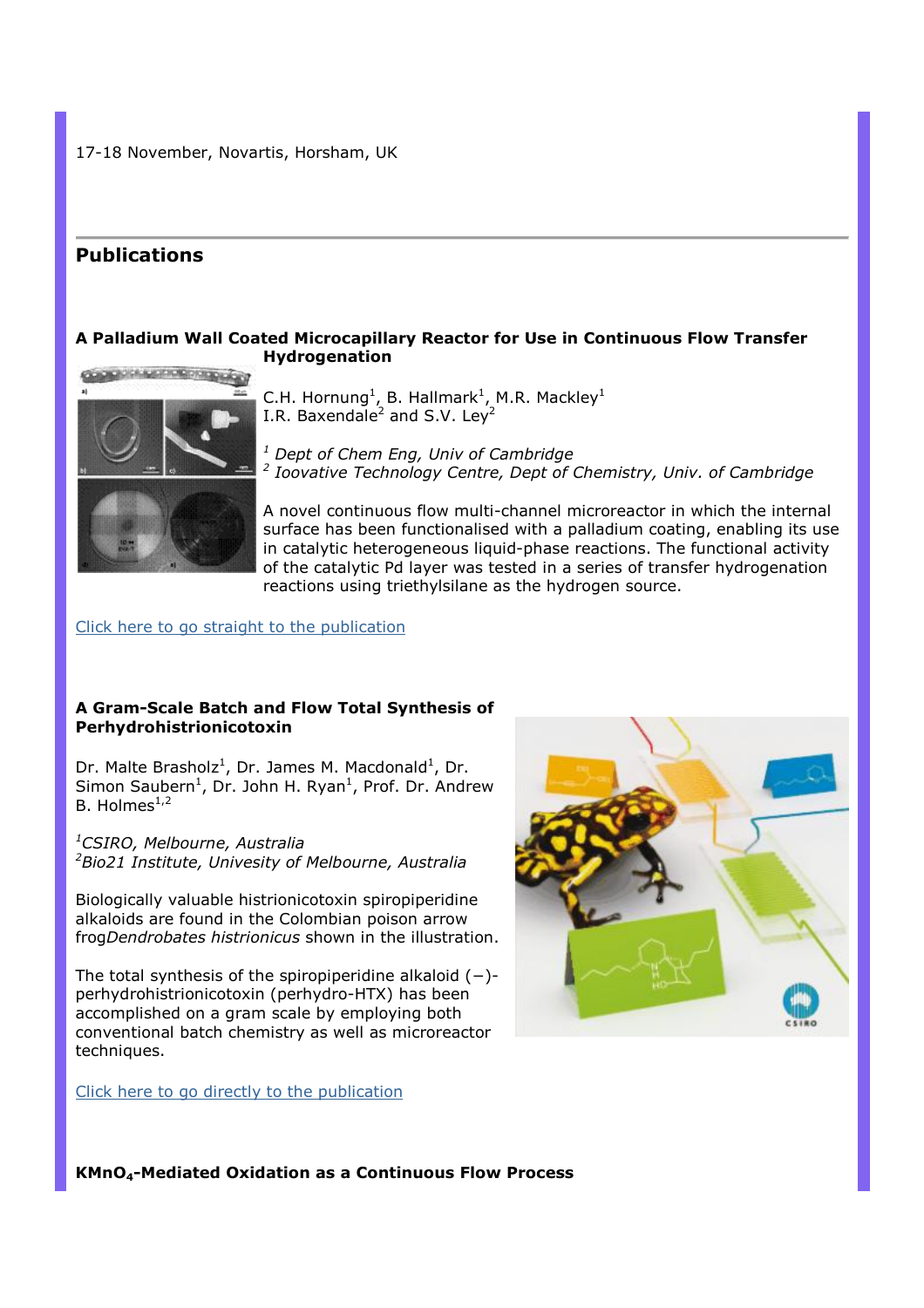

Jorg Sedelmeier, Steven V. Ley, Ian R. Baxendale and Marcus Baumann

Innovative Technology Centre, Department of Chemistry, University of Cambridge

An efficient and easily scalable transformation of alcohols and aldehydes to carboxylic acids and nitroalkane derivatives to the corresponding carbonyls and carboxylic acids using permanganate as the oxidant within a continuous flow reactor is reported. Notably, the generation and downstream processing of MnO<sub>2</sub> slurries was not found to cause any blocking of the reactor when ultrasound pulses were applied to the flow system.

Click here to go straight to the publication



# An Automated Microfluidic System for Online Optimization in Chemical Synthesis

Jonathan P. McMullen and Klavs F. Jensen

Dept of Chemical Engineering, Novartis-MIT Center for Continuous Manufacturing, Cambridge, U.S.A.

An automated, continuous flow system for the online, multivariable optimization of a chemical reaction is presented. Time and material required for an optimization trial are minimized by performing reactions in an integrated

silicon microreactor and incorporating an HPLC for inline monitoring of the reaction performance. We use the system to optimize two different reactions to describe the potential impact of this system for reaction development. First, we demonstrate the broad operation capabilities by incorporating several feedback algorithms to optimize a weighted objective function involving the yield and the throughput of a Knoevenagel condensation reaction. After illustrating how system operations can be adapted for individual reactions, we perform a multiparameter optimization to maximize the yield of benzaldehyde in the oxidation pathway of benzyl alcohol to benzaldehyde to benzoic acid. A significant feature of the automated system is the ability to perform "black-box" optimization where no a priori information of the reaction parameters is required.

Click here to go straight to the publication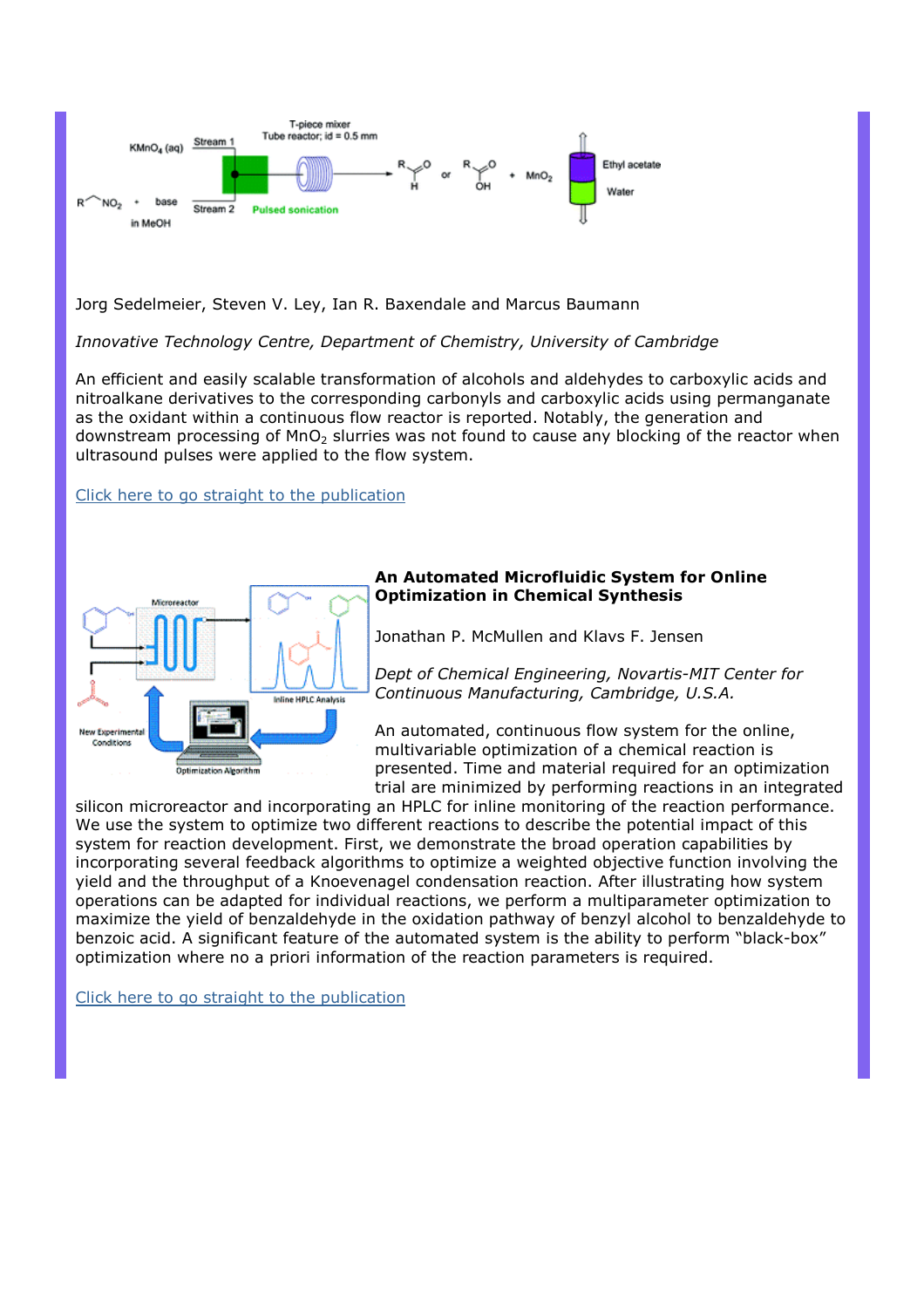## Efficient Synthesis of 1,3-Dialkylimidazolium-Based Ionic Liquids: The Modified Continuous Radziszewski Reaction in a Microreactor Setup

Johannes Zimmermann, Bernd Ondruschka, and Annegret Stark

Institute for Technical Chemistry and Environmental Chemistry, Friedrich-Schiller University, Jena, Germany

By making use of a modified Radziszewski reaction, it is demonstrated that water-soluble 1,3-dialkylimidazolium-based ionic liquids can be produced in good yields (70−90%) and purities (>95%) starting from readily available, cost-effective

monoalkylamines, glyoxal, formaldehyde, and mineral or organic



acids. The homosubstituted 1,3-dialkylimidazolium salts feature high thermal stabilities similar to those of their heterosubstituted counterparts, and relatively low viscosities, thus fulfilling the requirements for solvent application. The effect of various parameters has been studied with the goal of improving yields for both the batchwise and continuous synthesis (making use of a microreactor setup), allowing for the production of a wide variety of ionic liquids and the introduction of functionalities. The applicability of these ionic liquids is demonstrated on the example of cellulose dissolution and the dehydration of fructose to 5-hydroxymethylfurfural.

Click here to go straight to the publication



Continuous flow multi-step organic synthesis (Review)

Damien Webb and Timothy F. Jamison

Novartis-MIT Center for Continuous Manufacturing, Cambridge, USA

Using continuous flow techniques for multi-step synthesis enables multiple reaction steps to be combined into a

single continuous operation.

In this mini-review we discuss the current state of the art in this field and highlight recent progress and current challenges facing this emerging area.

Click here to go straight to the publication

## Effect of phase transfer chemistry, segmented fluid flow, and sonication on the synthesis of cinnamic esters

Mauro Riccaboni, Elena La Porta, Andrea Martorana, Roberta Attanasio

Department of Medicinal Chemistry, NiKem Research Srl, Milan, Italy